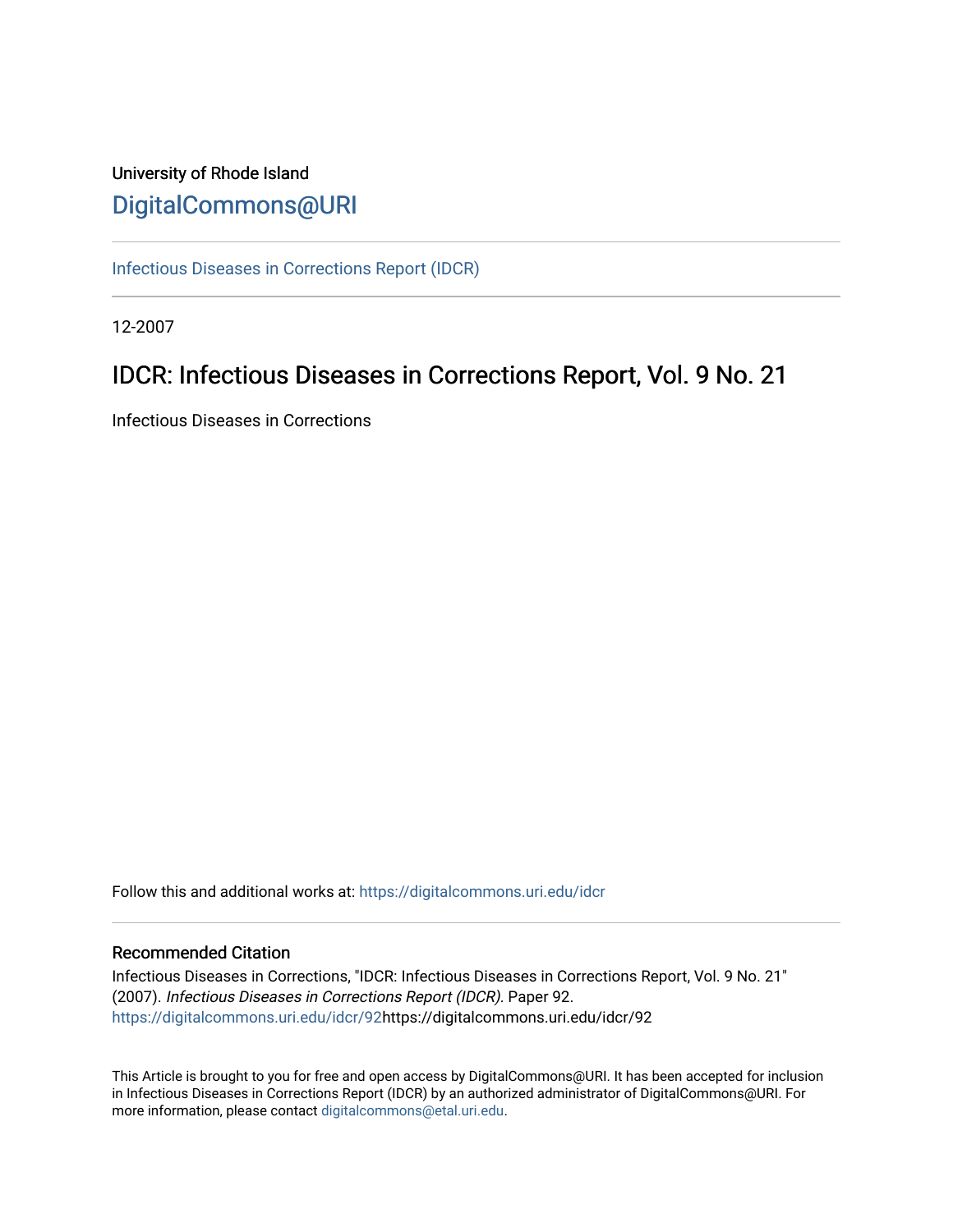

**IDCR** 

## **FORMERLY HEPP Report**

December 2007 Vol. 9, Issue 21 Release Date: December 01, 2007 End Date: December 30, 2008

# **INFECTIOUS DISEASES IN CORRECTIONS REPORT**

JOINTLY SPONSORED BY MEDICAL EDUCATION COLLABORATIVE, INC.

# **ABOUT IDCR**

### *IDCR, a forum for correctional problem solving targets correctional physicians, nurses, administrators, outreach workers, and case managers. Published monthly and distributed by fax and email, IDCR is ACCME accredited and free of charge. Since its founding in 1998, IDCR has served as an important resource for correctional health care providers by offering the newest and most relevant information on the management and treatment of infectious diseases within the correctional setting. Continuing medical education credits are provided by Medical Education Collaborative (MEC). This publication is jointly sponsored by IDCR and MEC. This activity has been planned and implemented in accordance with the Essential Areas and Policies of the Accreditation Council for Continuing Medical Education through the joint sponsorship of MEC and IDCR. MEC is accredited by the ACCME to provide continuing medical education for physicians.*

*Medical Education Collaborative designates this educational activity for a maximum of 1 AMA PRA Category 1 Credit™.The target audience for this educational program is physcians.*

### **MANAGING EDITOR**

Elizabeth Closson *IDCR*

**Disclosures:** Nothing to disclose

### **LAYOUT**

Jose Colon *Corrections.com* **Disclosures:** Nothing to disclose

### **DISTRIBUTION**

*Corrections.com* **Disclosures:** Nothing to disclose

### **SUPPORTERS**

*IDCR is grateful for the support of the following companies through unrestricted educational grants:*

*Major Support: Boehringer-Ingelheim, Tibotec Therapeutics*

# **HIV MEDICATIONS AND BODY FAT**

### **Spotlight I:**

Introducing the Newest Antiretroviral Medications

**HIV 101:**

Changes in the Guidelines for the Use of Antiretroviral Agents in HIV-1-Infected Adults and Adolescents, December 2007

# **OBJECTIVES**

- The learner will be able to describe the body shape changes commonly associated with HIV infection and some of the strategies related to treating these changes.
- The learner will be able to discuss the newest antiretroviral medications indicated for the treatment of HIV-1.

The learner will be able to explain the changes in the The US Department of Health and Human Services newest guidelines

■ for the use of antiretroviral agents in HIV-1-infected adults and adolescents.

# **DISCLOSURES AND CREDENTIALS:**

### **EXECUTIVE EDITOR**

**Anne S. De Groot, MD** *Associate Professor of Medicine (Adjunct) The Warren Alpert Medical School of Brown University*

**Disclosures:** Nothing to disclose

### **CHIEF EDITOR**

**David A. Wohl, MD** *Associate Professor of Medicine University of North Carolina AIDS Clinical Research Unit*

**Disclosures:** Abbott Laboraties, Gilead Sciences, Inc., Tibotec Therapeutics, Roche Pharmaceuticals, Merck & Co., Boehringer-Ingelheim, Bristol-Myers Sqibb.

**FACULTY DISCLOSURE** The employees of Medical Education Collaborative have no financial relationships to disclose. In accordance with the Accreditation Council for Continuing Medical Education Standards for Commercial Support, the faculty for this activity have been asked to complete Conflict of Interest Disclosure forms.

**DEPUTY EDITORS Joseph Bick, MD** *Chief Medical Officer, California Medical Facility, California Department of Corrections*

**Disclosures:** Nothing to disclose

**Renee Ridzon, MD** *Senior Program Officer HIV, TB, Reproductive Health Bill & Melinda Gates Foundation*

**Disclosures:** Nothing to disclose

### **Purpose Statement**

The purpose of this monograph is to increase the knowledge of physicians in correctional systems on understanding management options for viceral fat accumulation and wasting - metabolic complications associated with the use of some antiretrolviral therapies.

### **Disclaimer**

The material presented in this activity does not reflect the views of Medical Education Collaborative and IDCR. These materials may discuss uses and dosages for therapeutic products that have not been approved by the United States Food and Drug Administration. Medical Education Collaborative and IDCR do not recommend the use of any product outside of the labeled indications. A qualified health care professional should be consulted before using any therapeutic product discussed. All readers and continuing education participants should verify all information and data before treating patients or employing any therapies described in this continuing education activity.

**David Alain Wohl, MD** University of North Carolina AIDS Clinical Research Unit

**Disclosures:** Speaker: Abbott Laboratories, Gilead Sciences, Tibotec Therapuetics, Roche Pharmaceuticals, Merck and Co., Boehringer-Ingelheim, Bristol-Myers Squibb.

**DISCLOSURES: MAIN ARTICLE DISCLOSURES: SPOTLIGHT**

**Neil Fisher, MD** Corporate Medical Director The GEO Group, Inc.

**Disclosures:** Speaker: GlaxoSmithKline, Boehringer-Ingelhiem, Virco Labs, and Gilead Sciences; Consulting Agreement: Gilead Sciences and Tibotec Therapuetics; Advisory Committee: Tibotec Therapuetics

If you have any problems with this fax transmission please call (401)453-2068 or e-mail us at idcrme@gmail.com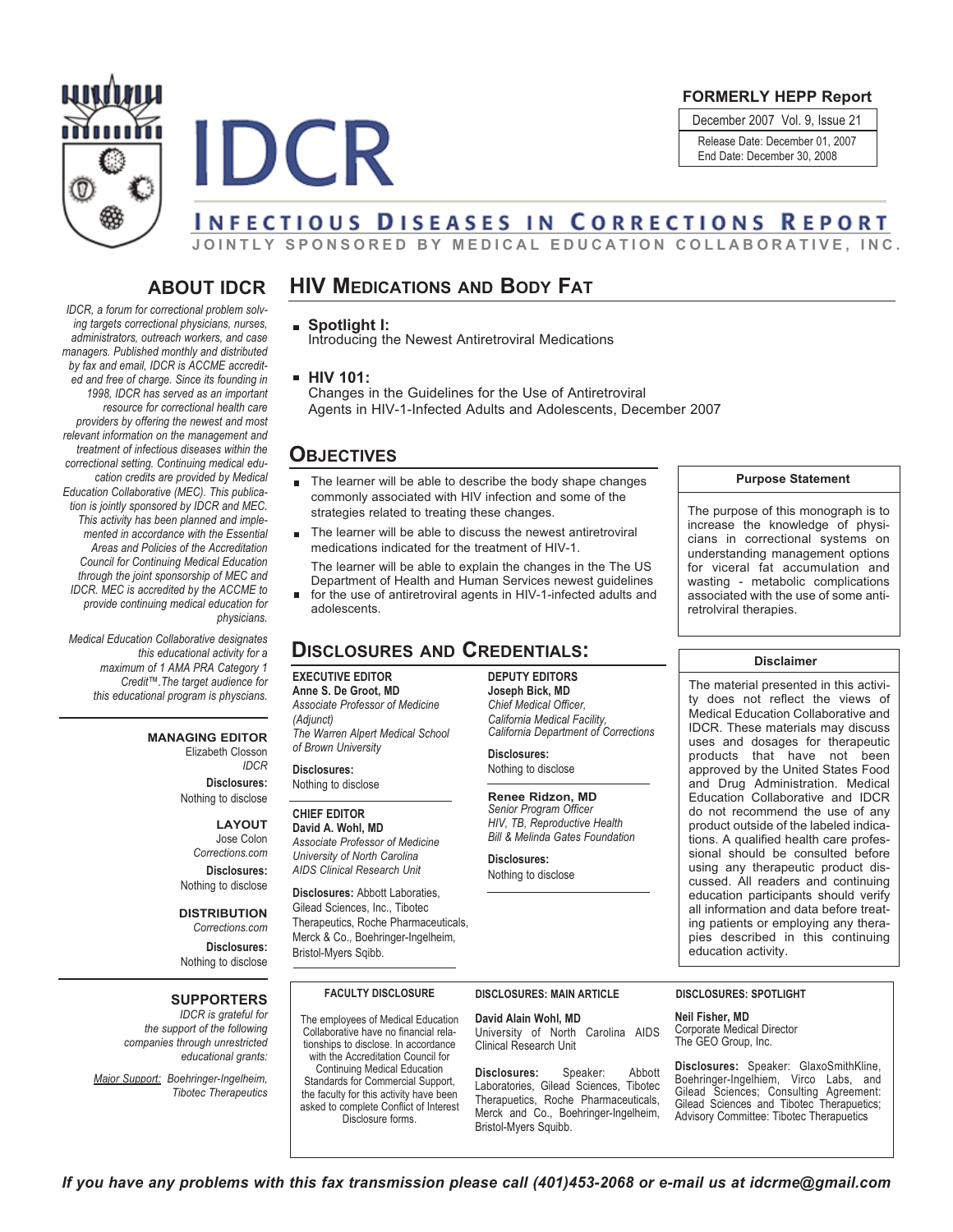# **HIV MEDICATIONS AND BODY FAT**

**David Alain Wohl, MD** Associate Professor, Division of Infectious<br>Diseases, University of North Carolina<br>Co-Director, HIV Services for the North Carolina Department of Corrections

**Disclosures:** Speaker: Abbott Laboratories, Gilead Sciences, Tibotec Therapuetics, Roche Pharmaceuticals, Merck and Co., Boehringer- Ingelheim, Bristol-Myers Squibb.

### **The Case of the Progressively Prominent Paunch**

A 39-year-old man who has been incarcerated<br>for the last two years enters the clinic for a for the last two years enters the clinic for a<br>return appointment. Leaning back against the<br>examination table he places both hands on his<br>abdomen and says, "Doc, how come my belly got so big?" You eye the swell of his generous<br>midsection, laterally demarcated by the strain-<br>ing buttons of his prison-issue work shirt and have to agree his midsection is growing. The patient started a cocktail of HIV medications eight months ago. His HIV viral load has fallen to below the limit of detection for the assay and his CD4 cell count has rebounded cells. He has tolerated the medications and is obviously adherent to his regimen. His weight

was 150 pounds when he entered prison and quickly rose to 158 pounds with cessation of crack cocaine and the availability of three<br>meals a day. Since starting HIV medications<br>his weight increased another 6 pounds. As a<br>well read HIV clinician, you look him in the eye<br>and shrug.

What causes HIV-therapy associated fat accu-<br>mulation remains a mystery. It has become<br>clearer that what was originally described as<br>'crix-belly' - after the protease inhibitor first<br>linked to this body shape change (indin linked to this body shape change (indinavir) -<br>cannot be ascribed to any one antiretroviral or<br>even a HIV drug class. Studies of a variety of<br>antiretroviral regimens, including those con-<br>taining protease inhibitors (with Data from a large cohort of men with and with-<br>out HIV infection indicate that both groups<br>experience increases in waist circumference<br>over time - HIV therapy, however, accelerated the growth of girth.<sup>5'</sup> Therefore, this undesir-<br>able pattern of fat gain during HIV therapy<br>seems to be associated improvements in health.<br>py-mediated improvements in health.

# **LETTER FROM THE EDITOR**

### Dear Correctional Colleagues,

Potent HIV treatments have rendered HIV infection a chronic condition for most of those living with the virus in the U.S. A sign of the long term nature of HIV disease is the attention being paid to cardiovascular and metabolic complications of HIV and its therapies. Within a little over a decade, we have shifted much of our attention from the prevention of opportunistic infections to prevention of heart disease, diabetes and the cancers that accompany aging. As an infectious diseases specialist who turned away from a career in primary care, it is with some irony that I find myself ordering lipid profiles, DEXA scans, glycosylated hemoglobin levels and screening colonoscopies.

Within the constellation of metabolic problems one that is of particular concern to patients is morphologic changes. Loss of fat in the face and arms or abnormal accumulation of fat in the abdomen can be disfiguring and distressing to patients, threaten adherence to HIV medications and risk disclosure of HIV status. Much remains to be learned about the causes of these vexing body shape changes but it is becoming clearer that some of our original assumptions about the etiologies of these complications were not correct. In this issue, two cases of body shape changes in HIV-infected inmates are presented and discussed. The approaches taken in these cases will, I hope, highlight the current thinking about the association between these changes and HIV medications and approaches to their management.

Also in this issue is a brief overview of three of the newest medications to treat drug-resistant HIV infection by Dr. Neil Fischer. These medications are particularly important to patients with few remaining therapeutic options and appropriate application of these medications will go a long way to preserving their activity.

Finally, this issue of *IDCR* is my last as Chief Editor. Serving as Chief Editor has been a wonderful experience that has allowed me the opportunity to speak with many of you about the issues we care about. Repeatedly, you have told my colleagues and I how much you appreciate the newsletter and your comments have sustained me through late night re-writes and last minute frenzies to get *IDCR* to you. I now hand the baton to my esteemed colleague Dr. Joseph Bick. I can think of no steadier hand to guide *IDCR* into 2008 and beyond. It takes a bunch of people to make *IDCR* possible. I wish to thank Elizabeth Closson, our Managing Editor, for her tireless efforts to make the newsletter a success, Annie DeGroot for her leadership, our thoughtful Editorial Board and, you, our readers for your profound commitment to the care of your patients.

David A. Wohl, MD Associate Professor of Medicine Division of Infectious Diseases AIDS Clinical Research Unit The University of North Carolina - Chapel Hill

P.S. New (2007) modified format on first page is made to comply with the ACCME requirements

Uncovering the mechanisms underlying the preferential accumulation of deep visceral fat is one of the great challenges in HIV therapeutics research.

You say as much to your patient, his hands still<br>resting on his bulging middle. You explain that<br>switching his HIV medications to an alternative<br>seems imprudent as it is unclear that any new<br>combination would have a differ ardous strategy in that those stopping treat-<br>ment experienced higher rates of bad things<br>happening to them including cardiovascular,<br>renal, hepatic and other adverse events.<sup>6</sup> Unfortunately, studies of therapeutic interven- tions for visceral fat accumulation have not produced a treatment that can be resounding-<br>ly embraced. The best studies indicate that the<br>diabetes drug rosiglitazone does not work and<br>recent data raise concerns regarding the gen-<br>eral use of this drug.<sup>7</sup> Pioglitazon been well studied in the setting of HIV infec-<br>tion. Metformin may reduce waist size slightly<br>through unclear mechanisms but this effect seems to be restricted to those with glucose<br>intolerance.<sup>7</sup> Growth hormone does reduce<br>visceral fat but also reduces subcutaneous fat intolerance.<sup>7</sup> Growth hormone does reduce<br>visceral fat but also reduces subcutaneous fat<br>and is extremely expensive, and at the doses<br>studied in HIV infected patients has been gen-<br>erally poorly tolerated.<sup>8</sup> Of note, alt growth hormone has been found to have some<br>effect on visceral fat in clinical trials, such treat-<br>ment is outside of the approved indication of this agent. Growth hormone releasing factor is<br>under study for HIV-associated fat accumula-<br>tion.<sup>9</sup>

An important consideration when confronted with <sup>a</sup> protuberant midriff in <sup>a</sup> patient with HIV infection is obesity. Not all big bellies are- lipodystropy. Yet, it can be difficult to distin- guish between visceral fat accumulation and associated with excess caloric intake by physical examination alone. CT scanning or MRI<br>can distinguish between deep fat accumulation<br>and the more ubiquitous pinch-an-inch fat but,<br>while this information may be useful to t increase is an adverse effect of their medica-<br>tion, these are expensive tests and both can<br>respond to aerobic exercise and diet modifica-<br>tion - interventions that are cost-effective and<br>widely available.<sup>10</sup>

Certainly other causes of abdominal distension<br>should be considered, such as ascities. In<br>addition, a work-up for glucose intolerance pur-<br>sued with fasting glucose levels and two-hour<br>oral glucose tolerance testing. Those fat volume. A fasting lipoprotein profile should<br>be ordered given the association between body shape changes and dyslipidemia in per-<br>sons with HIV infection. In all cases a careful<br>dietary intake history needs to be conducted to make certain canteen purchases are not dri-<br>ving fat gain and rigorous exercise advocated,<br>even if just fast walking, if possible.

### **Facing Fat Loss**

For the next patient to arrive in clinic, fat gain is<br>not the problem. He is slender and on the mus-<br>cular side but his face looks slightly gaunt. The<br>naso-labial fold is more pronounced than<br>expected for a 34-year-old man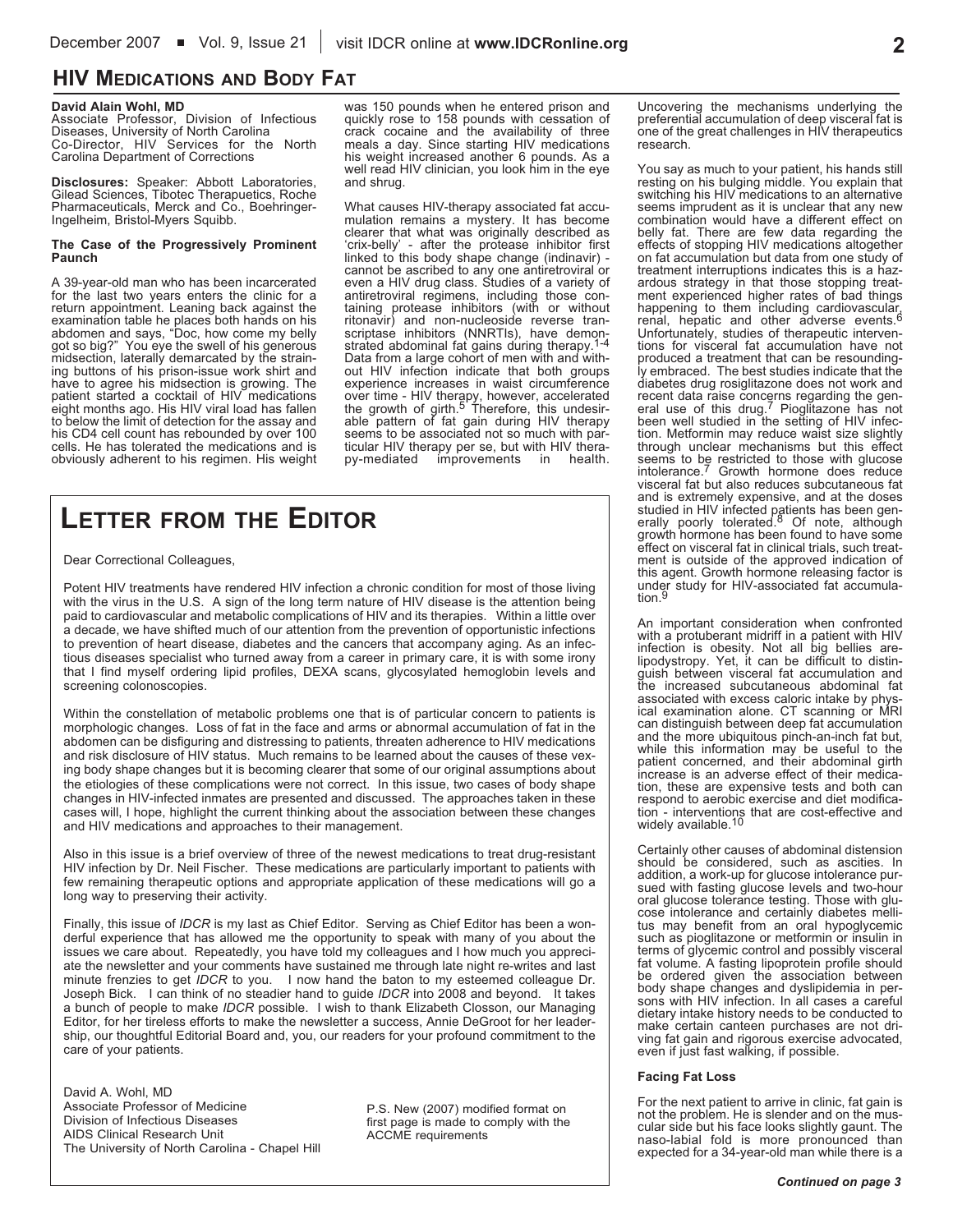### **HIV MEDICATIONS AND BODY FAT...** *(continued from page 2)*

hollowing at his temples. He has been incar-<br>cerated for six years and was diagnosed with<br>HIV on intake. He initiated zidovudine. lamivudine and efavirenz and has successfully continued on that regimen since with excellent virologic and immunologic responses. When asked he says he has noticed that his face appears thin and that sometimes people ask him if him if he is sick. The muscles in his arms are<br>prominent but he thinks this is because he lifts<br>weights. His appetite is good and his weight has been stable during his incarceration. He<br>smokes a pack of cigarettes a day.

Fat wasting of the limbs and face appears to be more common than visceral fat accumulation in HIV-infected persons.<sup>11</sup> The loss of fat can be subtle and go unnoticed. In correctional and community clinics few patients are<br>examined unclothed and, therefore, opportuni-<br>ties to observe changes in the thighs, buttocks<br>and upper arms – regions where fat loss may be most pronounced – are missed. Facial fat loss often prompts patients to raise this prob-<br>lem with their clinician and frequently it is when<br>facial thinning is mistaken by others for illness<br>that patients become concerned.

In this case you may have more to offer your patient. As opposed to fat accumulation, wast-<br>ing of subcutaneous adipose tissue of the<br>limbs, face and abdomen has been directly<br>linked to specific HIV medications. Both the linked to specific HIV medications. Both the thymidine analogues stavudine and zidovudine have been found to be associated with limb fat loss regardless of the companion drugs. <sup>12</sup> <sup>A</sup> recent AIDS Clinical Trials Group (ACTG) trial that compared ritonavir-boosted lopinavir with<br>the NNRTI efavirenz in treatment na\_ve patients taking zidovudine, tenofovir or stavu-<br>dine plus lamivudine found that nucleoside<br>selection influenced fat loss.<sup>1</sup> As expected<br>stavudine was the worst offender but zidovudine also produced significant fat loss in the<br>limbs as measured by DEXA scans. Fat loss<br>during tenofovir based therapy was much less<br>common. Importantly and surprising to many<br>was that participants receiving efavirenz had out any nucleoside analogues experienced <sup>a</sup> net gain of limb fat that continued during <sup>96</sup> weeks of study follow-up.

These data suggest that zidovudine can contribute to fat loss, especially when taken with efavirenz. In patients with signs of lipoatrophy a switch in HIV treatment is justifiable. Data from studies in which stavudine or z demonstrated objective improvements in limb<br>fat following the switch.<sup>13-15</sup> These improve-<br>ments, however, were modest, slow to accrue and were not always appreciable to partici-<br>pants. However, switching did seem to pre-<br>vent subjective worsening of lipoatrophy.

Beside antiretroviral substitution there is little<br>else to offer patients with lipoatrophy. As in the<br>case of fat accumulation, the data on diabetes<br>drugs are not impressive. Androgens are<br>lipolytic and can make matters wo patients.

You discuss the options with the patient, explaining that his HIV medications may well be responsible for the loss of fat in his face and limbs and left on the current regimen his fat loss can progress. You discuss the switch<br>options. He can move to a new regimen devoid<br>of both zidovudine and efavirenz. This will<br>require more pills and he is less than enthusi-<br>astic about such an approach. An alternativ found that only 12 and the taking tend of those taking tensor or greater loss in limb fat during 96 weeks compared to 40% of those who received zidovudine with their lamivudine and efavirenz.<sup>1</sup>

The patient is counseled regarding the poten-<br>tial adverse effects of his new regimen and<br>also encouraged to stop smoking as part of preventive health. Fasting lipid levels are obtained given the association between fat changes and dyslipidemia and rechecked eight weeks later. He tolerates the switch well and during follow-up continued monitoring of his lipoatrophy will be conducted.

#### **Summary**

These two cases present both sides of the issue of body shape changes being seen dur-<br>ing HIV infection. But, perhaps the most com-<br>mon fat change in HIV-infected persons is gen-<br>eral obesity.<sup>16</sup> Unique strategies to addr have not been studied and in their absence we<br>rely on the techniques developed for the gen-<br>eral population – exercise, caloric restriction<br>and dietary modification. One of the strongest<br>predictors of mortality in the deve waist circumference and recognizing the health risks attending obesity, including dys-<br>lipidemia and diabetes, is paramount in our patients with HIV infection.

Fat changes that may be more specific to the HIV-infected population than the general population - visceral fat accumulation and subcutaneous lipoatrophy - remain a challenge to patients and their clinicians. For visceral Firstyle interventions. Switching HIV medica-<br>tions has not been consistently demonstrated<br>to substantially change visceral adipose tissue volume and treatment options are limited.<br>Growth hormone works but is impractical and poorly tolerated. In the case of lipoatrophy, substitution of thymidine analogues is <sup>a</sup> rea- sonable approach to prevent worsening if not reversal of subcutaneous fat loss.

Clearly, in both disorders, the gap in our under-<br>standing of the underlying pathogenesis is vast<br>and our ability to offer our patients answers, let<br>alone treatment, meager. Until we have the<br>answers we need, we must help perception and mistaken between HIV therapies and body fat changes clearer and have dispelled some of the myths we had come to accept as fact. As we learn more about the mysteries of fat change during HIV treatment we need to also learn to avoid assumption and leaps of faith.

#### *References*

*1. Haubrich RH, Riddler S, DiRienzo G, et al, and the AIDS Clinical Trials Group 5142 Study Team. Metabolic outcomes of ACTG 5142: a prospective, randomized, phase III trial of NRTI-, PI-, and NNRTI-sparing regimens for initial treatment of HIV-1 infection. In: Program and abstracts of the 14th Conference on Retroviruses and Opportunistic Infections; February 25-28, 2007; Los Angeles, Calif. Abstract 38.*

*2. Squires K, Lazzarin A, Gatell JM, et al. Comparison of once-daily atazanavir with efavirenz, each in combination with fixed-dose zidovudine and lamivudine, as initial therapy for patients infected with HIV. J Acquir Immune Defic Syndr. 2004 Aug 15;36(5):1011-9.*

*3. Mulligan K, Parker RA, Komarow L, et al, for the ACTG 384 and A5005s Study Teams. Mixed Patterns of Changes in Central and Peripheral Fat Following Initiation of Antiretroviral Therapy in a Randomized Trial. J Acquir Immune Defic Syndr. April 15, 2006;41(5):590-97.*

*4. Cameron DW, da Silva B, Arribas J, et al. Significant sparing of peripheral lipoatrophy by HIV treatment with LPV/r + ZDV/3TC induction followed by LPV/R monotherapy compared with EFV + ZDV/3TC. Program and abstracts of the 14th Conference on Retroviruses and Opportunistic Infections; February 25-28, 2007; Los Angeles, California. Abstract 44LB.*

*5. Brown T, Chu H, Wang, Z, et al. Longitudinal increases in waist circumference are associated with HIV-serostatus, independent of antiretroviral therapy. AIDS. August 20, 2007;21(13):1731-38.*

*6. El-Sadr WM, Lundgren JD, et al. Strategies for Management of Antiretroviral Therapy (SMART) Study Group, CD4+ count–guided interruption of antiretroviral treatment. N Engl J Med, 2006;355(22):2283-96.*

*7. Wohl, DA, McComsey G, Tebas P, et al. Current concepts in the diagnosis and management of metabolic complications of HIV and Its therapy, Clin Infect Dis 2006 Sep 1;43(5):645-53*

*8. Grunfeld C, Thompson M, Brown SJ, et al, and the Study 24380 Investigators Group. Recombinant human growth hormone (r-hGH) to treat HIV-associated adipose redistribution syndrome (HARS): 12-week (wk) induction and 24-wk maintenance therapy (tx). In: Program and abstracts of the XVI International AIDS Conference; August 13-18, 2006; Toronto, Canada. Abstract THLB0212.*

*9. Falutz J, Allas S, Blot K, et al. Effects of TH9507, a growth hormone releasing factor analog, on HIV-associated abdominal fat accumulation: a multicenter, double-blind placebo-controlled trial with 412 randomized patients. In: Program and abstracts of the 14th Conference on Retroviruses and Opportunistic Infections; February 25-28, 2007; Los Angeles, Calif. Abstract 45.*

*10. Roubenoff R, Weiss L, McDermott A, et al. A pilot study of exercise training to reduce trunk fat in adults with HIV\_associated fat redistribution. AIDS 1999; 13:1373–5.*

*11. The Study of Fat Redistribution and Metabolic Change in HIV Infection (FRAM). Fat distribution in men with HIV infection. J Acquir Immune Defic Syndr. October 1, 2005;40(2):121-31.*

*12. Gallant JE, Staszewski S, Pozniak AL, et al. Efficacy and safety of tenofovir DF vs stavudine in combination therapy in antiretroviral-naive patients: a 3-year randomized trial. JAMA. 2004 Jul 14;292(2):191-201.*

*13. Carr A, Workman C, Smith DE, et al. Abacavir substitution for thymidine nucleoside analogues in HIV\_infected patients with lipoatrophy: a randomized controlled open\_label multicenter 24 week study. JAMA 2002; 288:207–15.*

*14. McComsey GA, Ward DJ, Hessenthaler SM, et al. Improvement in lipoatrophy associated with highly active antiretroviral therapy in human immunodeficiency virus–infected patients switched from stavudine to abacavir or zidovudine: the results of the TARHEEL study. Clin Infect Dis 2004; 38:263–70.*

*15. Moyle G, Sabin C, Cartledge J, et al. A 48 week, randomized, open\_label comparative study of tenofovir DF vs. abacavir as substitutes for a thymidine analog in persons with lipoatrophy and sustained virological suppression on HAART [abstract 44LB]. In: Program and abstracts of the 12th Conference on Retroviruses and Opportunistic Infections.*

*16. Amorosa V, Synnestvedt M, Gross R, et al. A tale of 2 epidemics: the intersection between obesity and HIV infection in Philadelphia. J Acquir Immune Defic Syndr. 2005 Aug 15;39(5):557-61.*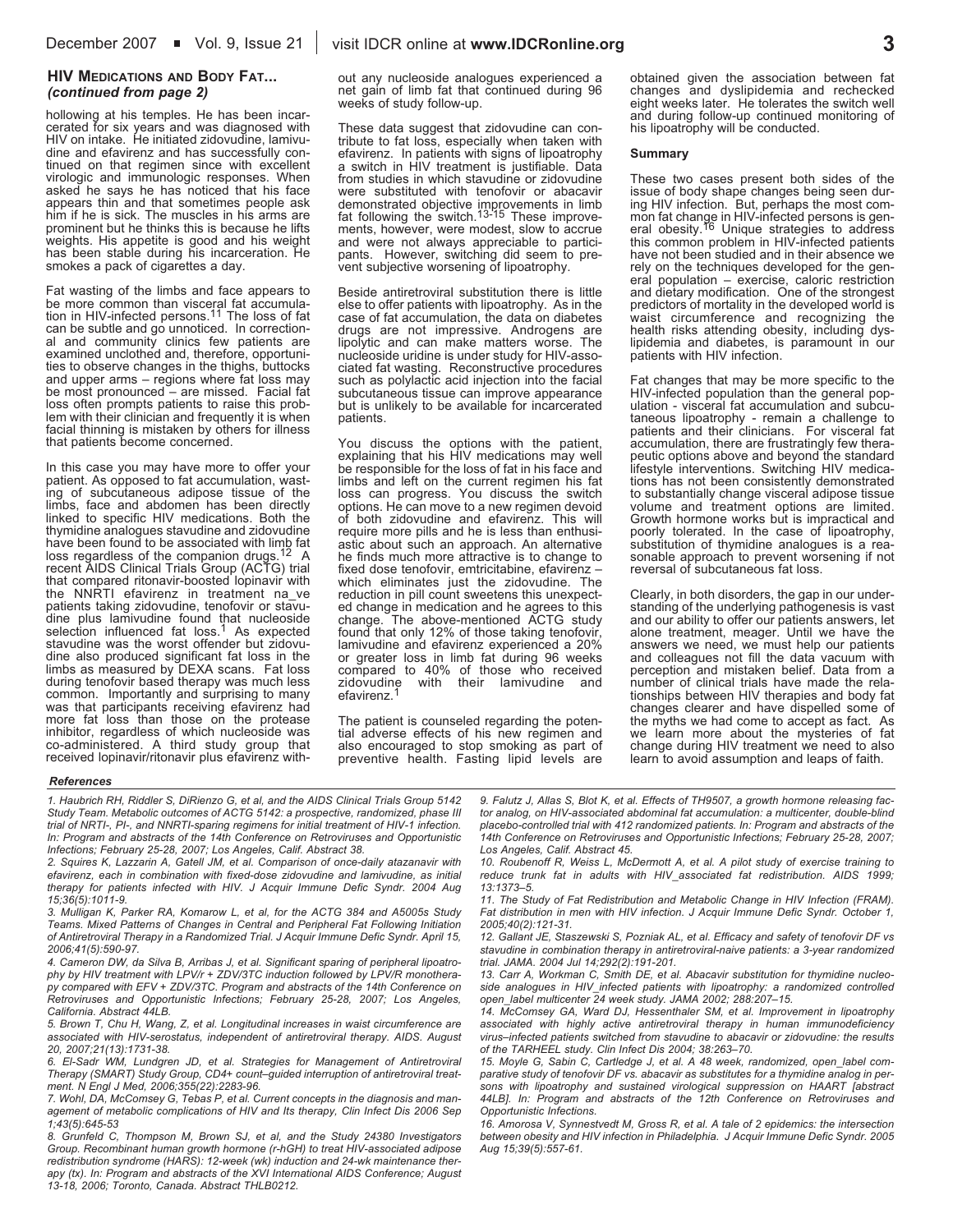# **SPOTLIGHT I: INTRODUCING THE NEWEST ANTIRETROVIRAL MEDICATIONS**

### **Neil Fisher, MD**

Corporate Medical Director The GEO Group, Inc.

**Disclosures:** Speaker: GlaxoSmithKline, Boehringer-Ingelhiem, Virco Labs, and Gilead Sciences; Consulting Agreement: Gilead Sciences and Tibotec Therapuetics; Advisory Committee: Tibotec Therapuetics

It was 20 years ago, in 1987, that zidovudine (AZT) was approved for the treatment of HIV infection. At that time, few could have imagined that HIV/AIDS would now be managed as a chronic disease. In 1987, few could also have imagined, with more than 30 approved antiretrovirals, patients would har-<br>bor viruses with resistance to multiple antiretroviral agents. to multiple antiretroviral medications. Drug resistance has made an increasing number of HIV-infected patients see their treatment options dwindle. Two<br>new Food and Drug Administration (FDA)approved medications, maraviroc and raltegravir, are now available to manage patients infected with highly resistant virus. A third medication, etravirine, is under FDA review for approval and a decision is expected in January, 2008. These new medications are profiled below.

Raltegravir, an integrase inhibitor, was approved by the FDA in October, 2007 for use in combination with other antiretroviral<br>agents for the treatment of treatment-experienced adult HIV-infected patients who have evidence of ongoing viral replication and HIV strains resistant to multiple antiretroviral agents. This is the first drug of a completely new class of antiretrovirals, the integrase inhibitors. By being in a novel class, there is no known cross resistance between raltegravir and other presently available agents. Integrase inhibitors work at blocking HIV integrase, an enzyme that plays an essential role in integrating the viral DNA into the host cells' chromosomes. The approved dose of raltegravir is 400 mg (1 tablet) administered orally, twice daily, with or without food. Raltegravir was studied in two identical international studies of heavily<br>antiretroviral-experienced patients. antiretroviral-experienced Participants were randomized to raltegravir or placebo along with an optimized back-<br>ground of antiretrovirals selected by the participant's clinician. These trials demonstrated significantly better virologic and immunologic outcomes over 24 weeks of study for those assigned to raltegravir. Importantly, the benefit of raltegravir was enhanced when one or more other active agents (such as darunavir and/or enfuvirtide) were also included in the antiretroviral mix. The medication was generally well tolerated in these clinical trials. The most common adverse<br>reactions observed were nausea, observed headache, diarrhea and pyrexia; there were no major differences in the rate of these complications between those assigned the drug or placebo arms of the study. Creatine phosphokinase elevations were observed in some patients receiving raltegravir and it is suggested the drug be used with caution in patients at increased risk of myopathy or rhabdomyolysis, such as those also receiving statins. As with many other antiretroviral medications, administration with rifampin reduced the concentration of raltegravir. Elvitegravir, another integrase inhibitor, is in phase IIb clinical development. Available data suggest that there is cross resistance between these two integrase inhibitors.

Maraviroc, an entry inhibitor, was approved by the FDA in August, 2007 for use in patients with multidrug-resistant CCR5-trop-<br>ic virus who have evidence of viral replication. Vicriviroc, another CCR5 antagonist is in phase III of development. These drugs are also part of a completely new class of antiretroviral medications. CCR5 antagonists are different from other currently avail- able oral HIV/AIDS antiretroviral drugs, which work by inhibiting HIV replication intracellularly. CCR5 antagonists work at obstructing the entry of HIV into the CD4 cell. Entry of HIV into the host CD4 cell requires binding not only to the CD4 receptor but also to either CCR5 or CXCR4 co-<br>receptors. Blocking of these co-receptors inhibits viral entry into the cell. Maraviroc and vicriviroc, as CCR5 antagonists, only have activity against virus that uses exclusively CCR5 receptors. Virus that exhibit CXCR4 tropism will not be inhibited by these drugs. Therefore, assessing viral tropism<br>prior to use of this call of drugs is a necessary. Presently there is one commercially available tropism assay with a cost of approximately \$2000. The assay will determine if the HIV virus is expressing CCR5 tropism or CXCR4 tropism or a dual or mixed (D/M) tropism. Several studies have been done to determine expected tropism. In treatment na ve patients, the majority of patients are expected to have CCR5 tropic<br>virus. Nevertheless, even among treatmentna ve patients 12-19% had detectable D/M or CXCR4 virus and these patients are more likely to have lower CD4 cell counts. Patients with more advanced HIV disease would be expected to have much higher rates of CXCR4 tropic virus. In the two major trials leading to the approval of maraviroc – studies of the drug versus placebo<br>in patients with extensive antiretroviral expein patients with extensive antiretroviral expe-<br>rience - approximately half the patients screened had evidence of D/M or CXCR4 tropic virus and were not eligible for study entry. Therefore, among patients with low CD4 cell counts and multidrug resistant virus it can be expected that maraviroc<br>would be inappropriate for use in about half. Hepatotoxicity has been reported with maraviroc use and may be associated with a systemic allergic reaction. The use of this new medication has not been specifically studied in patients with significant underlying liver disorders including hepatitis B virus or hepatitis C virus infections. Therefore caution should be used in using maraviroc with patients with liver disorders. As is the case with all new antiretroviral agents, maraviroc needs to be given with other active antiretrovirals to maintain antiviral effect. If given with a protease inhibitor (except tipranavir/ritonavir) the dose is 150 mg (1 tab) orally twice daily. If given with tipranavir/ritonavir or nevirapine the dose is 300 mg twice daily.

Etravirine (TMC-125), is a "second generation non-nucleoside reverse transcriptase inhibitor (NNRTI)." This medication is not yet FDA approved. The medication was selected for development for its activity against wild-type and NNRTI-resistant virus. In contrast to the NNRTIs, nevirapine and efavirenz, etravirine requires multiple NNRTI mutations before a significant loss of susceptibility is observed. Etravirine has been shown to be active even when the<br>NNRTI resistance mutation K103N is present. Therefore, this medication may be useful in patients who harbor virus that<br>developed resistance to efavirenz or nevirapine. The dose going forward for approval<br>is two 100 mg tablets orally twice daily. Etravirine, in clinical studies, has been shown to augment the effect of ritonavir- boosted darunavir in patients with prior NNRTI treatment and is the first NNRTI to show clinical efficacy over 24 weeks, after previous nevirapine or efavirenz failure. The drug was generally well tolerated and safe. Rashes occurring with etravirine were generally early in onset, mild to moderate in severity and lasted less than a week on average. The incidence of rash was less than that cited with efavirenz. There was no mucosal or hepatic involvement or Stevens-Johnson syndrome in patients treated with etravirine. Central nervous system (CNS) toxicity is not expected to be an issue for this agent. Another medication in the second generation NNRTI pipeline is TMC-278. This agent is entering into a large scale clinical study where it will be dosed once daily.

#### **Summary**

As highlighted above, these individual agents can be potent additions to the HIV pharmacopoeia. It is essential to recognize that each trial of these agents has shown the importance of having at least two fully active drugs in a new regimen; as combinations of active agents are essential for virologic response and to forestall drug resistance. The ability to have the highly treatment-experienced patients obtain the goal of undetectable levels of virus has been improved by the development of these new medications and medication classes. As with any new medications, familiarization with the package insert prior to prescribing these medications is important.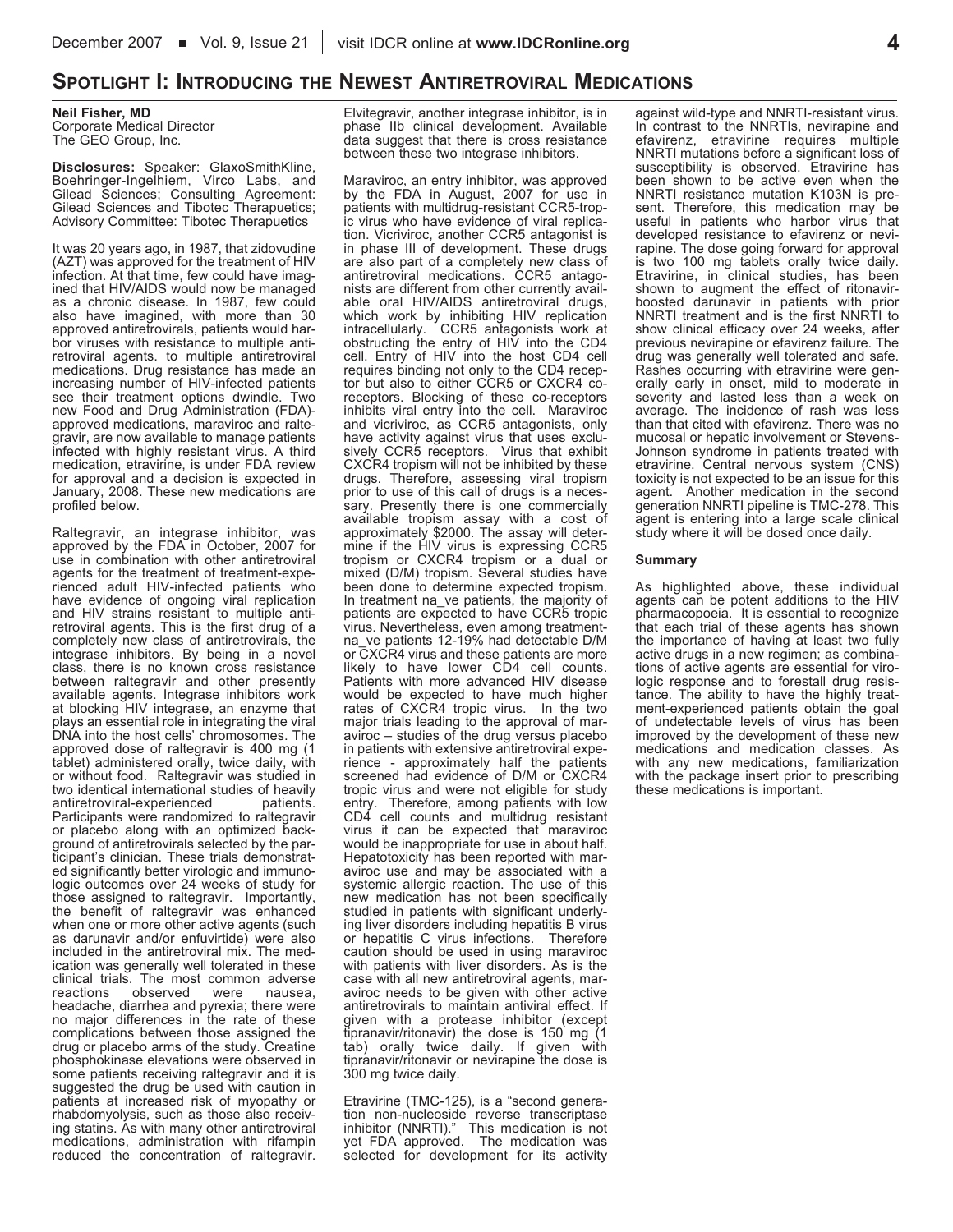# **HIV 101: CHANGES IN THE GUIDELINES FOR THE USE OF ANTIRETROVIRAL AGENTS IN HIV-1-INFECTED ADULTS AND ADOLESCENTS, DECEMBER 2007**

| <b>Laboratory Assesment</b> |                                                                                                                                                                                                                                                                                                                                                                                                                                                                                                                                                   |
|-----------------------------|---------------------------------------------------------------------------------------------------------------------------------------------------------------------------------------------------------------------------------------------------------------------------------------------------------------------------------------------------------------------------------------------------------------------------------------------------------------------------------------------------------------------------------------------------|
| Drug Resistance             | "Genotypic resistance testing should be performed for all treatment-naïve patients entering into care,<br>regardless of whether ARV therapy is to be initiated (AIII). This recommendation is based on the fact<br>that transmitted resistance mutation may be detected at a time point more proximal to the time of infection<br>than later. Repeat testing may be considered at the time when therapy is to be initiated (CIII)."                                                                                                               |
| Tropism Assay               | "Tropism testing should be peformed prior to the initiation of a CCR5 antagonist,<br>such as maraviroc (All). Coreceptor tropism testing might also be considered for patients<br>exhibiting virolgic failure on maraviroc (or any CCR5 inhibitor) (BIII). "                                                                                                                                                                                                                                                                                      |
| HLA-B*5701 Testing          | HLA-B*5701 testing should be intiated prior to initiating abacavir therapy to reduce the<br>risk of hypersensitivity reaction (AI). HLA-B*5701-positive patients should not be prescribed<br>abacavir (AI), and the positive status should be recorded as an abacavir allergy in the patient's<br>medical record (All). When HLA-B*5701 testing is not readily available, it remains reasonable to<br>initiate ABC with appropriate clinical counselling and monoriting for any signs of abacavir-associated<br>hypersensitivity reaction (CIII). |

### **When to Initiate ARV Therapy**

ARV therapy should be initiated in patients with history of an AIDS defining illness or with a CD4 T-cell count of <350 cells/mm3. The data supporting this recommendation are stronger for those with a CD4 T-cell count <200 cells/mm3 and with a history of AIDS (AI) than for those with CD4 T-cell counts between 200 and 350 cells/mm3 (AII).

Treatment for the following groups should be initiated regardless of CD4 T-cell count:

- 1. pregnant patients (AI)
- 2. patients with HIV associated nephropathy (AI)
- 3. patients co-infected with hepatitis B when treatment for hepatitis B virus is indicated (BIII)

The optimal time to initiate therapy in asymptomatic patients with CD4 T-cell count >350 cells/mm is not well defined. The decision of whether or not to start therapy in these patients should take into account the potential benefits and risks associated with therapy, comorbidities, and patient readiness and willingness to adhere to long-term treatment.

### **Management of the Treatment – Experienced Patient**

In treatment-experienced patients with suppressed viremia, assess adherence frequently and simplify the regimen as much as possible. Change individual antiretroviral drugs to reduce or manage toxicity, as needed. Adding at least two, and preferably three, fully active agents to an optimized background antiretroviral regimen can provide significant antiretroviral activity (BII).

Immunologic failure can be defined as a failure to achieve and maintain an adequate CD4 response despite virologic suppression.

For immunologic failure, current medications, untreated coinfection, and serious medical conditions should be assessed. There is no consensus for when and how to treat immunologic failure. Tolerated antiretroviral drugs were used.

### *Rating Scheme for Recommendations*

*Strength of Recommendation: A=Strong B=Moderate C=Optional D=Should usually not be offered E=Should never be offered* Quality of Evidence for Recommendation: I=At least one randomized trial with clinical results II:Clinical trials with laboratory results III:Expert opinion

Source: The US Department of Health and Human Services. Guidelines for the Use of Antiretroviral Agents in HIV-1-Infected Adults and Adolescents. December 2007. *Available at http://aidsinfo.nih.gov/.*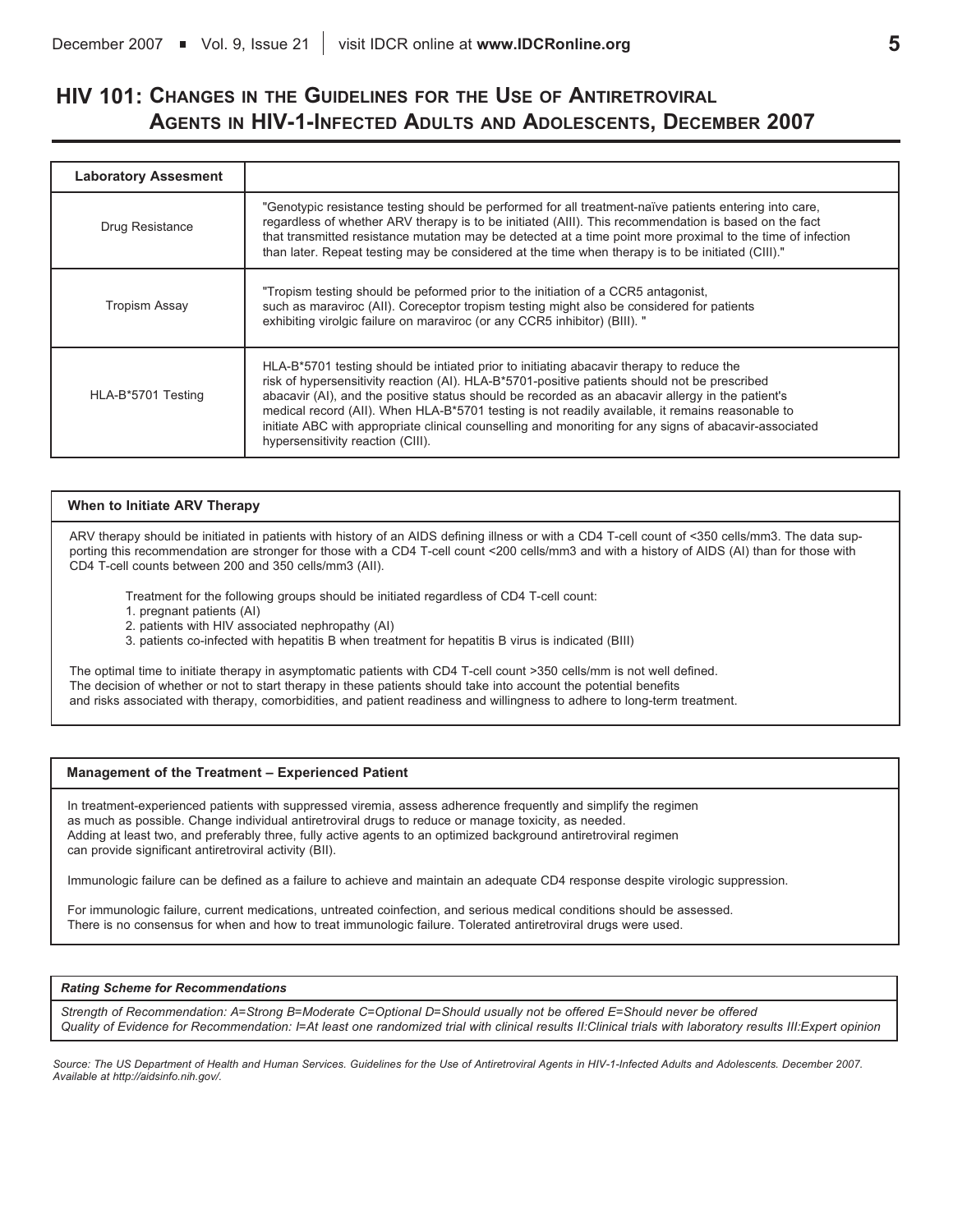# **NEWS AND LITERATURE REVIEWS**

### **Immune Status at Presentation to Care Did Not Improve among Antiretroviral-na\_ve Persons from 1990 to 2006**

Researchers at the Johns Hopkins School of Medicine recently completed a longitudinal observational study of patients in primary HIV care in HIV practices operated by the Johns Hopkins HIV service in Maryland. The study included 3,348 antiretroviral-na\_ve patients, most of whom were black men, and lasted from January 1990 through June 2006. All participants were stratified into one of four groups (1990-1994, 1995-1998, 1999-2002, and 2003-2006), according to their year of enrollment at the clinic. This stratification was used in order to better observe trends in HIV testing and treatment over time. Researchers collected data regarding the amount of time between initial HIV diagnosis and presentation for care for each participant, as well as their CD4+ at the time of their presentation.

After determining the median absolute CD4+ cell count at presentation and the number of days from when the person learned his HIV serostatus to when he presented for care, the research team analyzed the entire sample by sex, race, and HIV transmission risk group (injection drug user [IDU], men who have sex with men [MSM], and heterosexual). Researchers found that the median age of participants increased over time and that transmission risk also changed over the course of the study. The portion of participants with IDU transmission risk decreased over time, while greater heterosexual transmission was reported. Also, the median CD4+ count at presentation decreased over calendar time, meaning that the first strata (1990-1994) had a higher median than the most recent strata (2003-2006). While the CD4+ count decreased over time in heterosexual and IDU HIV transmission subgroups, this was not the case in the MSM transmission subgroup. The MSM subgroup also demonstrated the shortest interval between diagnosis and presentation; this interval decreased over time for white MSM.

The overall trend of lower median CD4+ cell counts at presentation for patients in most transmission subgroups demonstrates that patients in more recent years are presenting for care later in the course of HIV-infection. Earlier identification of HIV-infection can significantly improve the survival benefit of antiretroviral therapy and can reduce morbidity. Furthermore, studies suggest that the initiation of antiretroviral therapy can help reduce the further transmission of HIV, thus reducing the spread of the virus to others. This study only serves to emphasize the importance of implementing the CDC's recommendations for the increased routinization of HIV testing.

*Keruly, J et al. Immune Status at presentation to Care Did Not Improve among Antiretroviral-Na\_ve Persons from 1990 to 2006. Clinical Infectious Diseases. 2007;45:1369-74.*

### **Fed's Care for HIV Detainees Falls Short**

The US Department of Homeland Security has failed to provide satisfactory health care to HIV-positive immigrant detainees. A 71 page report, put out by Human Wrights Watch, found that the lack of sufficient health care for detainees was putting their health and their lives at risk. The department's guidelines for HIV care failed to meet both the national and international standard of care. The report stated that without internal oversight and accountability to the public, "immigrant detainees with HIV/AIDS will continue to needlessly suffer, and in some cases die in US immigration detention." There were 47 detainees infected with HIV in US Immigration and Customs Enforcement (ICE) facilities through April 2007. According to the report, detainees also are held in other facilities such as local jails and regional centers, where the government does not track the number of people with HIV. When questioned about the Human Rights Watch report, ICE spokeswoman Kelly Nantel said, "ICE provides

excellent care to the detainees in our custody…we spend nearly \$100 million every year on detainee health care." According to Ms. Nantel, approximately one quarter of the 300,000 people that ICE processes each year are diagnosed with chronic health problems, and many only learn about them during their incarceration. The report requests that the government increase the number of facility inspections, revise medical guidelines for detainee care, and improve protection for lesbian, gay, bisexual, transgender, and HIV positive detainees. The report also urges the government to increase access to HIV testing.

*Kearney, Christine and Cooney, Peter. "U.S. care for HIV detainees falls short: report". Reuters Online. 7 Dec. 2007.*

### **CD4 Cell Count at Presentation for Clinical Care is Low and Unchanged Since 1990**

To examine trends in the time from HIV diagnosis to first presentation for HIV clinical care and initial CD4 cell count, researchers at the Johns Hopkins School of Medicine studied the records of 3,348 patients who were antiretroviral-na\_ve at the time of presentation to their clinic from January 1990 through June 2006.

The median presenting CD4 cell count was 371 cells/uL during 1990-1994 but fell to 271 cells/uL by 2003-2006. The downward trend in initial CD4 was observed in men and women, whites and blacks, heterosexuals and injection drug users. Only among men who have sex with men was there a reverse trend of increasing CD4 cell count at presentation. There was a decline in the median time from HIV diagnosis to entry into HIV health care during the course of the study period. During 1990-1994, the time from diagnosis to care was 271 days and in 2003-2006 it was 196 days.

The overall trend of lower median CD4+ cell counts at presentation for patients in most transmission subgroups demonstrates that patients in more recent years are presenting for care later in the course of HIV-infection. Earlier identification of HIV-infection can significantly improve the survival benefit of antiretroviral therapy and can reduce morbidity. Furthermore, studies suggest that the initiation of antiretroviral therapy can help reduce the further transmission of HIV, thus reducing the spread of the virus to others. This study only serves, the authors conclude, to emphasize the importance of implementing the CDC's recommendations for the increased routinization of HIV testing.

*Keruly, J et al. Immune Status at presentation to Care Did Not Improve among Antiretroviral-Na\_ve Persons from 1990 to 2006. Clinical Infectious Diseases. 2007;45:1369-74.*

### **Incarceration and Risky Sexual Partnerships in a Southern US City**

Although incarceration has often been associated with sexually transmitted infections (STI) and HIV, just how incarceration impacts risky sexual behavior has yet to be determined. To examine the role of personal or partner incarceration on risk behavior researchers from the University of North Carolina identified social venues with high levels of new, multiple, and concurrent sexual partnerships in an urban area in the US South where incarceration and HIV are both endemic. This process of identifying social venues involved interviewing community members about places in the city where people meet new sexual partners. The research team then visited each venue and conducted structured face-to-face interviews with random individuals about their sexual behavior and substance use history.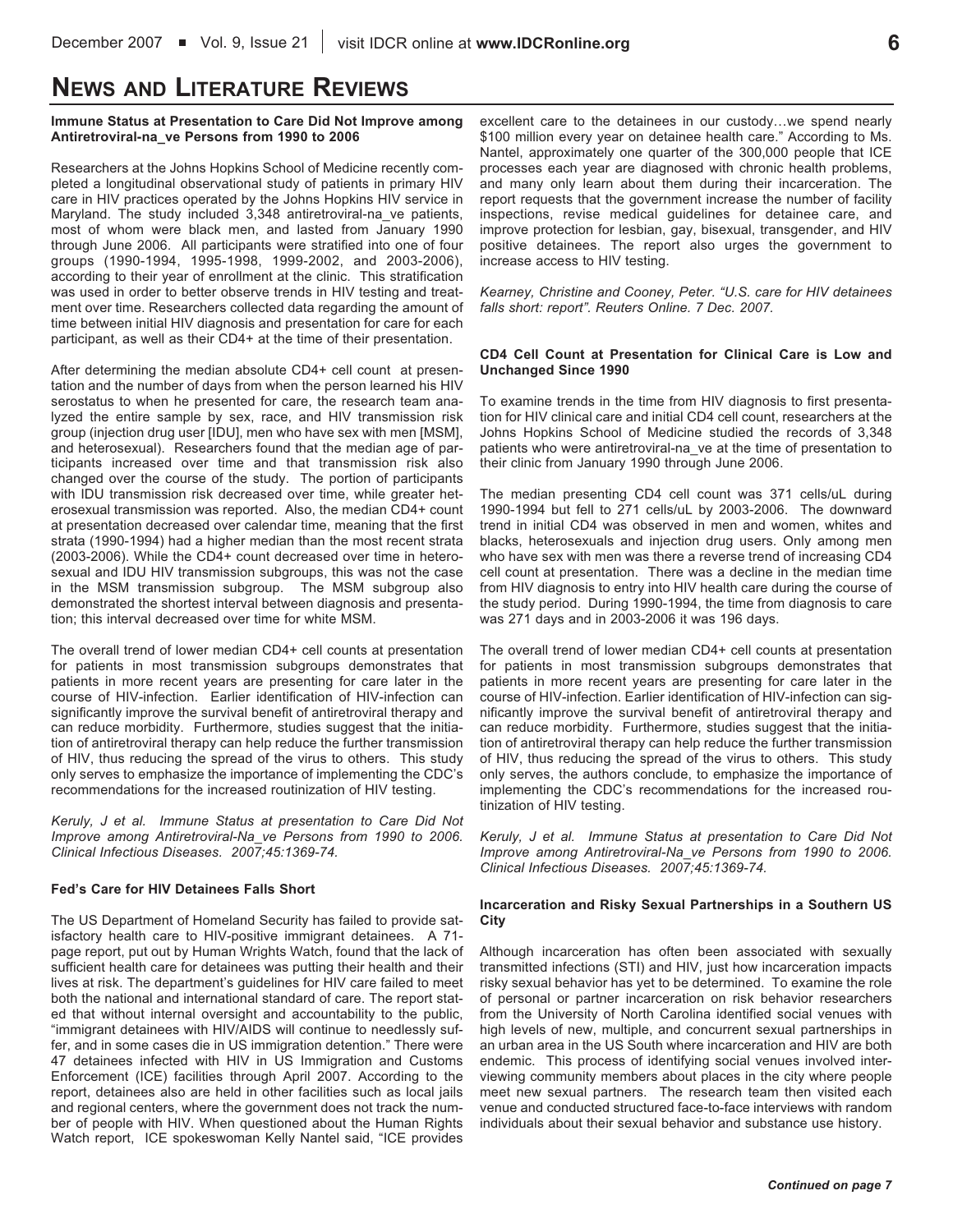### **NEWS AND LITERATURE REVIEWS...** *(continued from page 6)*

During the interview, each participant was asked if they had multiple partnerships (having at least two new sexual partners in the past 4 weeks) and if they had engaged in transactional sex-- defined as giving or receiving money, goods, or services in exchange for sex-- in the past four weeks. Interviewers also asked male participants if they had been incarcerated for longer than twenty-four hours in the past twelve months and asked women if they had ever been incarcerated for longer than twenty-four hours. In addition, participants were asked if they had had a sexual partner in the past twelve months who had ever been incarcerated for longer than twenty-four hours.

Approximately two-thirds of the 373 participants (144 women and 229 men) were African American, one-third of participants reported unemployment, and a significant portion of the participants had not completed high school. Among men, approximately 21% reported incarceration for longer than twenty-four hours in the past twelve months and 17% had a sexual partner in the past twelve months who had ever been incarcerated. This relationship was similar in women, 29% of whom reported ever being incarcerated for longer than twenty-four hours and 18% had a sexual partner in the past twelve months who had ever been incarcerated.

Men who had been incarcerated in the past twelve months were four times more likely to report transactional sex in the past four weeks than men without recent incarceration history. Women who had ever been incarcerated were three times more likely to have had multiple new sexual partnerships in the past four weeks than women with no incarceration history. Furthermore, adjustment for demographic and socioeconomic confounding variables had little effect on these relationships.

This study supports the previously demonstrated relationships between personal incarceration and risky sexual behavior, as well as findings that incarceration of a recent partner is associated with risky sexual partnerships. Moreover, the observation of a strong association between incarceration history and sexual risk behaviors supports the need for STI/HIV prevention efforts targeting former prisoners and their partners.

Khan, M et al. Incarceration and Risky Sexual partnerships in a Southern US City. Journal of Urban Health: Bulletin of the New York Academy of Medicine.

*Compiled by Christine Devore*

## **RESOURCES**

**Department of Health and Human Services 2007 Adult and Adolescent Antiretroviral Treatment Guidelines** http://aidsinfo.nih.gov/Guidelines/Default.aspx?MenuItem=Guidelines

**National HIV/AIDS Clinician's Consultation Center Warmline: National HIV Telephone Consultation Services** 1-800-933-3413 **PEPline: National Clincian's Post-Exposure Prophylaxis Hotline** 1-888-448-4911 **Perinatal Hotline: National Perinatal HIV Consultation and Referral Services** 1-888-448-8765

**CDC's Revised Recommendations for HIV Testing of Adults, Adolescents, and Pregnant Women in Health-Care Settings** http://www.cdc.gov/mmwr/preview/mmwrhtml/rr5514a1.htm

**CDC's National HIV Testing Resource Website** http://www.hivtest.org/ **CDC's Correctional Health Website** http://www.cdc.gov/correctionalhealth/

**International AIDS Society-USA Panel 2006 Recommendations of the Treatment for Adult HIV Infection** http://jama.ama-assn.org/cgi/content/full/296/7/827

**Center for Health Justice** http://healthjustice.net/

**Community HIV/AIDS Mobilization Project** http://www.champnetwork.org/

**American Correctional Health Services Organization** http://www.achsa.org/index.cfm

**American Academy of HIV Medicine** http://www.aahivm.org/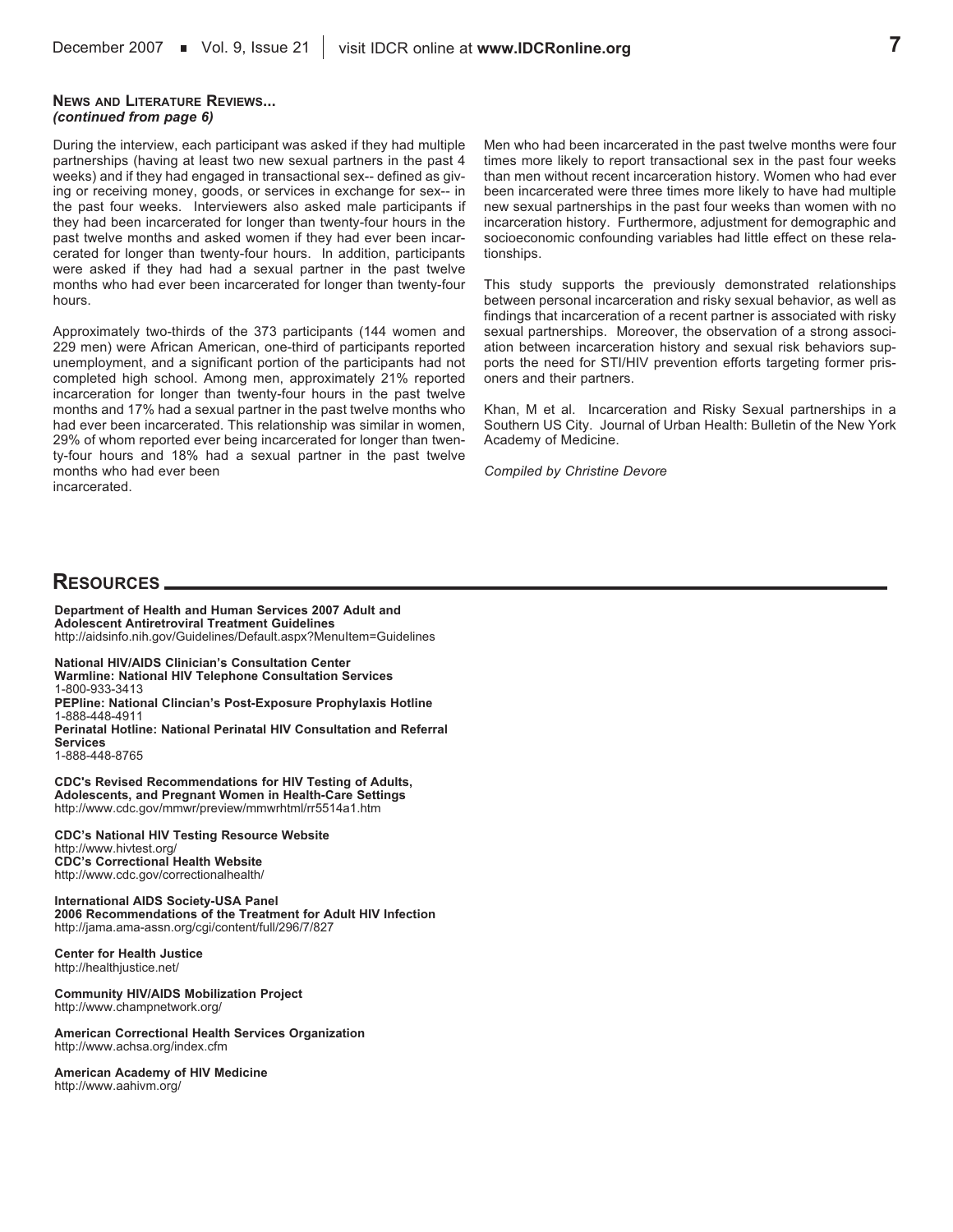# **SELF-ASSESSMENT TEST FOR CONTINUING MEDICAL EDUCATION CREDIT**

This activity has been planned and implemented in accordance with the Essential Areas and Policies of the Accreditation Council for Continuing Medical Education through the joint sponsorship of Medical Education Collaborative, Inc. (MEC) and *IDCR*. MEC is accredited by the ACCME to provide continuing medical education for physicians.

Medical Education Collaborative designates this educational activity for a maximum of 1 AMA PRA Category 1 Credit™. The target audience for this educational program is physcians. Physicians should only claim credit commensurate with the extent of their participation in the activity. Statements of credit will be mailed within 6 to 8 weeks following the program.

### **Objectives:**

- The learner will be able to describe the body shape changes commonly associated with HIV infection and some of the strategies related to treating these changes.
- The learner will be able to discuss the newest antiretroviral medications indicated for the treatment of HIV-1.
- The learner will be able to explain the changes in the The US Department of Health and Human Services newest guidelines for the use of antiretroviral agents in HIV-1-infected adults and adolescents.

1. According to data from a large cohort of men with and without HIV infection, the undesirable pattern of fat gain during HIV therapy seems to be associated with particular HIV therapies and not so much with HIV therapy-mediated improvements in health.

### TRUE OR FALSE

2. Visceral fat accumulation and the increased subcutaneous abdominal fat associated with excess caloric intake have which of the following in common:

- A. Metaformin is indicated for the reduction of both types.
- B. Both types respond to aerobic exercise and dietary modification
- C. Both types are an indication of lipodystrophy
- D. Both A and C

3. Compared with visceral fat accumulation, wasting away of the limbs and face:

- A. Is more difficult to treat
- B. Is more common than visceral fat accumulation
- C. Is directly related to the HIV medications stavudine and
- zidovudine
- D. Both B and C

## 4. Which of the following is NOT true about Entravirine:

- A. Entravirine is a second generation non-nucleoside reverse tran scriptase inhibitor (NNRTI)
- B. In clinical studies entravirine been shown to augment the effect of
- ritonavir-boosted darunavir in patients with prior NNRTI treatment C. Assessing viral co-receptor preference, so called viral tropism, is a necessary step prior to use of etravirine.
- D. There was no mucosal or hepatic involvement or Stevens-Johnson syndrome in patients treated with etravirine.

5. According to the new 2007 DHHS guidelines for the use of antiretroviral agents in HIV-1-infected adolescents and adults, ARV therapy should be initiated in patients with history of an AIDS defining illness or with a CD4 T-cell count of <350 cells/mm3.

TRUE OR FALSE

### In order to receive credit, participants must score at least a 70% on the post test and submit it along with the credit application and evaluation form to the address/fax number indicated. Statements of credit will be mailed within 6-8 weeks **following the program.**

**Instructions:**

- **•** Applications for credit will be accepted until
- December 31, 2008.
- **•** Late applications will not be accepted.
- **•** Please anticipate 6-8 weeks to recieve your certificate.



Please print clearly as illegible applications will result in a delay.

| Please check which credit you are requesting _____ ACCME or Non Physicians |  |  |                                                                                           |  |  |  |
|----------------------------------------------------------------------------|--|--|-------------------------------------------------------------------------------------------|--|--|--|
|                                                                            |  |  |                                                                                           |  |  |  |
| I certify that I participated in IDCR monograph December 2007 Issue        |  |  | <b>Please Submit Completed Application to:</b>                                            |  |  |  |
| Please fill in the number of actual hours that you attended this activity. |  |  | <b>Medical Education Collaborative</b>                                                    |  |  |  |
|                                                                            |  |  | 651 Corporate Circle, Suite 104, Golden CO 80401<br>Phone: 303-420-3252 FAX: 303-420-3259 |  |  |  |
| Number of Hours (max. 1): ______________________                           |  |  | For questions regarding the accreditation of this activity, please call                   |  |  |  |
|                                                                            |  |  | 303-420-3252                                                                              |  |  |  |